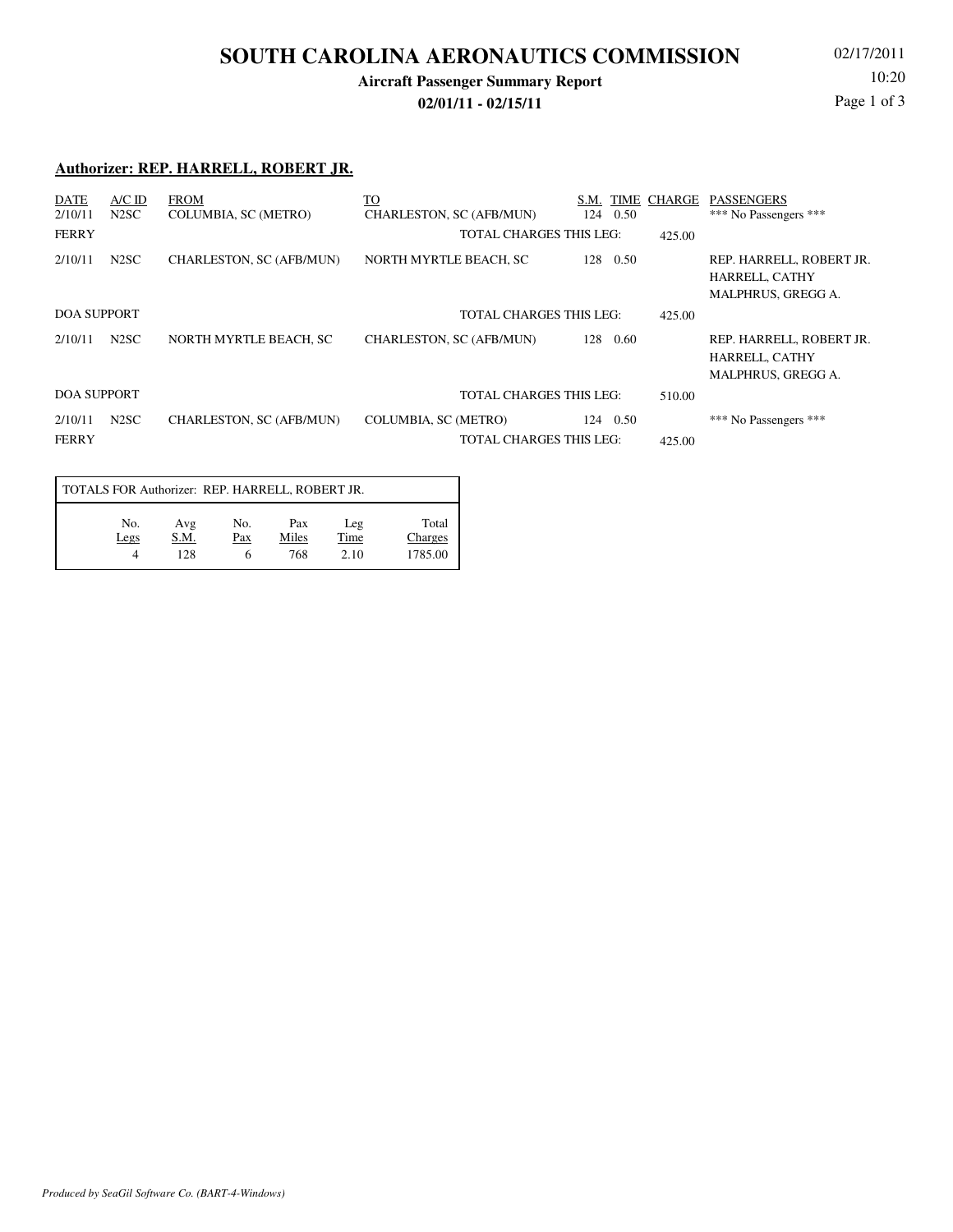## **SOUTH CAROLINA AERONAUTICS COMMISSION**

## **Aircraft Passenger Summary Report**

**02/01/11 - 02/15/11**

02/17/2011 10:20 Page 2 of 3

### **Authorizer: REP. KING, JOHN R. C.**

| DATE<br>2/15/11  | $A/C$ ID<br>N <sub>1</sub> SC | <b>FROM</b><br>COLUMBIA, SC (METRO) | TO<br><b>WASHINGTON, DC (DULLES)</b> | S.M.<br>448 | 1.40 | TIME CHARGE | <b>PASSENGERS</b><br>REP. KING, JOHN R. C.<br>REP. COBB-HUNTER, GILDA<br>REP. MITCHELL, HAROLD, JR.<br>REP. ANDERSON, CARL L.<br>REP. RUTHERFORD, J. TODD<br>REP. MACK, DAVID J. |
|------------------|-------------------------------|-------------------------------------|--------------------------------------|-------------|------|-------------|----------------------------------------------------------------------------------------------------------------------------------------------------------------------------------|
| <b>EXECUTIVE</b> |                               |                                     | <b>TOTAL CHARGES THIS LEG:</b>       |             |      | 1.540.00    |                                                                                                                                                                                  |
| 2/15/11          | N <sub>1</sub> SC             | <b>WASHINGTON, DC (DULLES)</b>      | COLUMBIA, SC (METRO)                 | 448         | 1.30 |             | REP. KING, JOHN R. C.<br>REP. COBB-HUNTER, GILDA<br>REP. MITCHELL, HAROLD, JR.<br>REP. ANDERSON, CARL L.<br>REP. RUTHERFORD, J. TODD<br>REP. MACK, DAVID J.                      |
| <b>EXECUTIVE</b> |                               |                                     | <b>TOTAL CHARGES THIS LEG:</b>       |             |      | 1.430.00    |                                                                                                                                                                                  |

| TOTALS FOR Authorizer: REP. KING, JOHN R.C. |                    |                  |                       |                     |                             |  |  |  |  |
|---------------------------------------------|--------------------|------------------|-----------------------|---------------------|-----------------------------|--|--|--|--|
| No.<br>Legs                                 | Avg<br>S.M.<br>448 | No.<br>Pax<br>12 | Pax<br>Miles<br>5.376 | Leg<br>Time<br>2.70 | Total<br>Charges<br>2970.00 |  |  |  |  |